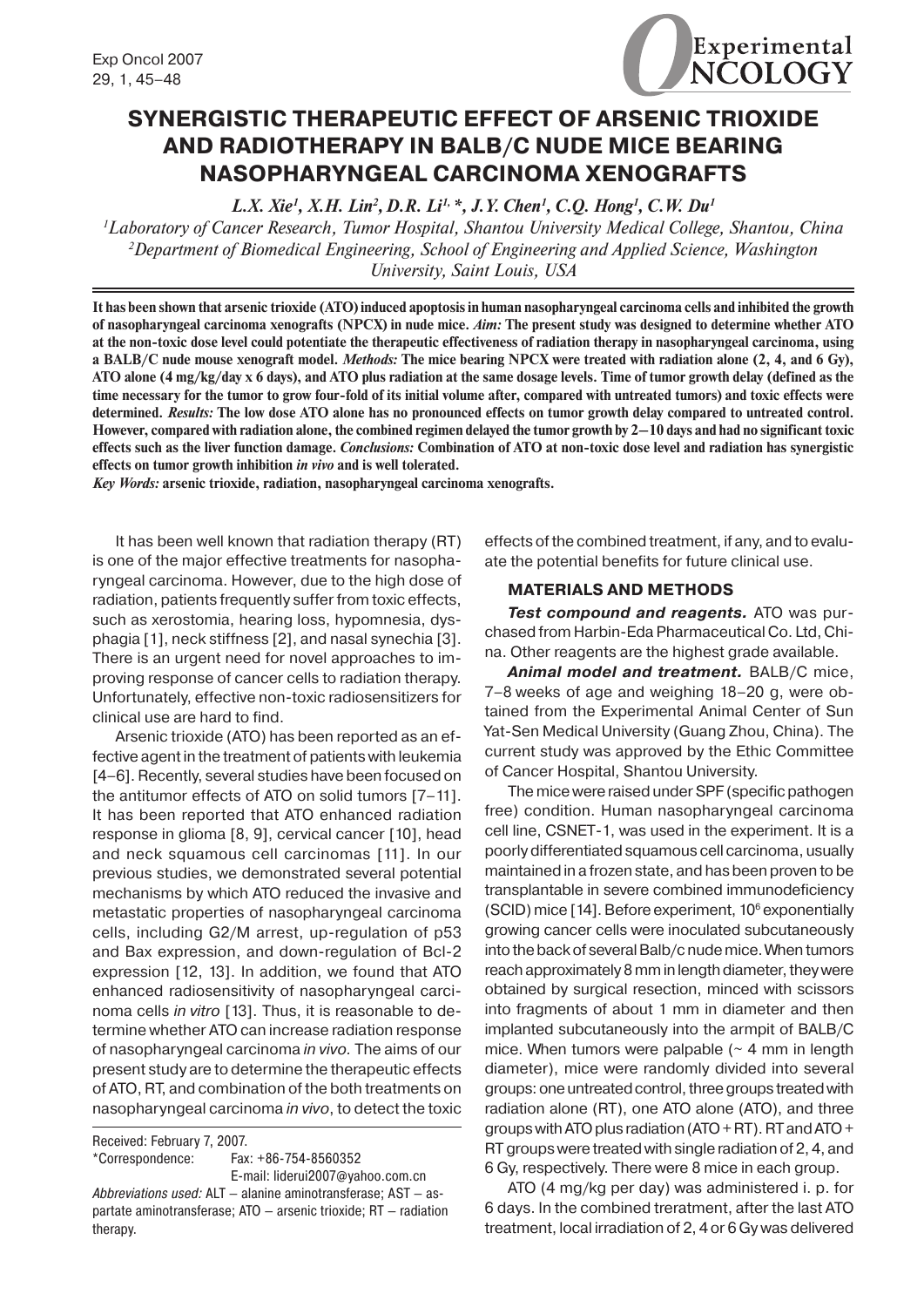with an X-ray machine (Tape 1T<sub>1</sub>-V, Beijing, China), operating at 140 KV, 15 mA, 0.5 mm Cu-equivalent filter, with a dose rate of 107.3cGy/min. During irradiation, unanesthetized mice were placed and fixed in specially designed Perspex boxes, isolated from the air, and the normal tissue around the tumor was shielded as much as possible by placing some lead coverings upon the surface of the boxes.

*Measurement of tumor growth.* Tumor size was measured with vernier calipers, and tumor volume was calculated by the formula a  $\times$  b $^{2}/2$  (a is the maximal diameter, b is the minimal diameter) [15]. The measurement was performed daily after inoculation of tumor, and weekly after radiation. Relative tumor volume was determined by taking the initial volume before radiation as 1. The time needed for a xenograft to reach 4-fold of its initial volume was defined as  $T_{\text{GT4}}$ . Time of tumor growth delay ( $T_{GD}$ ) was the  $T_{GT4}$  when compared with the control group, e.g.  $T_{GD}$  of RT group compared with untreated group,  $T_{GD}$  of RT + ATO group compared with RT alone group.

**Detection of toxic effect.** In all experiments, mice were monitored daily for signs of toxicity. On the  $7<sup>th</sup>$  week after radiation, when the relative volume of tumor in each group reached 4 times of the initial volume, the mice were sacrificed. Then the blood samples were collected. Examination of serum aspartate aminotransferase (AST) and alanine aminotransferase (ALT) levels were performed using an automated biochemistry machine (Olympus, Japan) for evaluation of the toxic effects on liver function. After mice were sacrificed, the toxic effects of therapy on the state of heart, lungs, liver, kidneys were detected histologically.

Additional 15 mice were treated using the same regimen as in the group treated with ATO alone to evaluate the acute toxic effects.

**Statistical analysis.** The results of T<sub>GD</sub>, AST, and ALT analyses were expressed as the mean ± standard deviation. The Student's *t*-test was used to determine the significance of the differences among the treated groups compared with controls. A *p-* value of < 0.05 was considered statistically significant.

#### **RESULTS**

*Tumor response to the combined treatment of*  **ATO and radiation**. On the 12<sup>th</sup> day after the implantation of nasopharyngeal carcinoma xenograft in mice, 90% of tumors were palpable (> 4 mm in length diameter). On the  $5<sup>th</sup>$  week after radiation therapy, or the 53<sup>th</sup> day after tumor implantation, tumors in each group grew more than 4-fold compared with that before radiation. There was no obvious change in weight, signs of life, activity among various treatment groups.

The  $\mathsf{T}_{\texttt{GT4}^\prime}$ s in the ATO alone group and the untreated group were  $8.5 \pm 0.84$  and  $8.4 \pm 0.58$  days, respectively (*p* = 0.7), indicating that ATO treatment alone had no impact on tumor growth. In addition, at the dose used in the present study, ATO had no host toxicity, therefore considering this dose as a non-toxic dose. However, compared with that of RT alone group, the tumor

growth delay by radiation was significantly enhanced by ATO in a dose-dependent manner when combined with the non-toxic doses of ATO. As shown in Table 1, when the relative tumor volume reached 4, the tumor growth delay from the combined treatment with ATO and RT was estimated to be about 4 (2 Gy), 13 (4 Gy), and 21 days (6 Gy), respectively, after the effects of ATO were deducted from the results, significantly greater than that from RT alone ( $p < 0.05$ ) (Figure).

Table 1. Tumor growth delay in experimental animals treated by RT alone and combined treatment with ATO and RT



**Figure.** The effects of combined treatment with ATO and radiation on nasopharyngeal carcinoma xenografts in BALB/C nude mice

*Evaluation of AST and ALT.* No significant differences in the levels of AST and ALT between control group and group with combined treatment by RT and ATO were observed ( $p > 0.05$ ), suggesting that the combined treatment was well tolerated in the experimental animals (Table 2).

**Table 2.** AST and ALT levels in untreated group of animals and combined treatment group

| Groups                   | Results of liver function test |                  |
|--------------------------|--------------------------------|------------------|
|                          | AST U/L                        | ALT U/L          |
| Untreated                | $40.1 \pm 24.8$                | $196.3 \pm 45.6$ |
| $RT + ATO$ (2 Gy)        | $37.8 \pm 32.4$                | $174.7 \pm 49.7$ |
| $RT + ATO(4 Gv)$         | $37.3 \pm 34.3$                | $169.5 \pm 52.3$ |
| $RT + ATO(6 Gv)$         | $41.3 \pm 35.1$                | $178.2 \pm 40.2$ |
| Control for toxic effect | $47.3 \pm 21.4$                | $201.2 \pm 25.5$ |

There are no significant difference between the treated group and untreated group ( $p > 0.5$ ).

Moreover, no obvious toxic changes were found histologically in liver, lung, kidney, and heart tissue, and no metastases were not found as well. There were no differences in the toxicity among various treatment groups.

#### **DISCUSSION**

Some recent studies have indicated that ATO might enhance radiation response in some solid tumors [7–11, 16], and the combined treatment with ATO and fractionated radiotherapy are effective in the treatment of relapsed acute promyelocytic leukemia [17], but there are no *in vivo* data supporting its effect in nasopharyngeal carcinoma.

High dose of radiation alone or ATO alone was required to treat nasopharyngeal carcinoma effec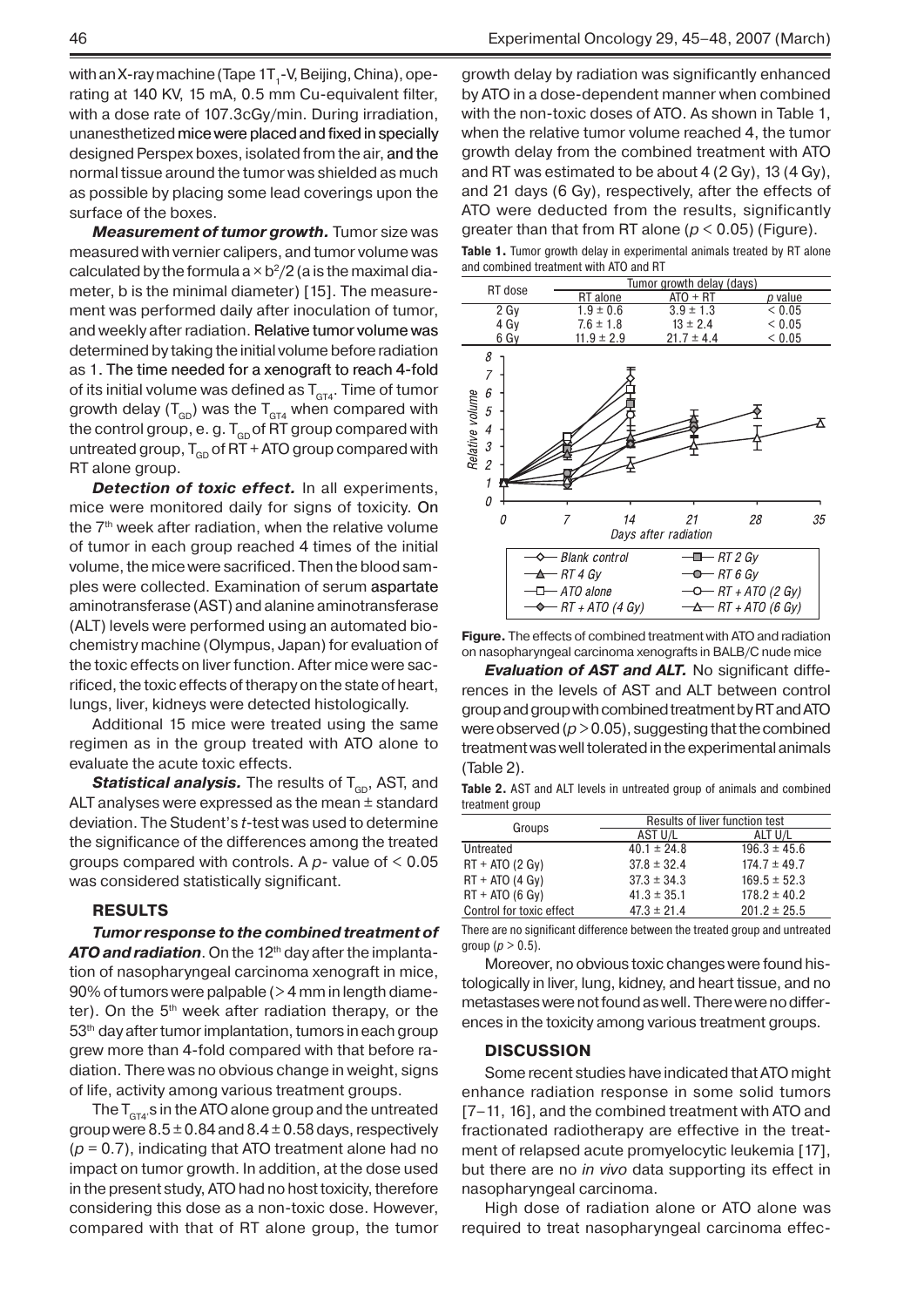tively, but some pathological changes in liver and cardiac tissues were found [14]. In the current study,  $T_{GT4}$  was used to determine the treatment effect, thus, the radiation doses used in the current study should enable all the xenografts to reach 4 times of their initial volumes and should not cause tumor disappearance after irradiation. That is why we chose relatively low radiation doses (2 Gy, 4 Gy, 6 Gy) for the experiment. Before the drug administration, we performed several preliminary experiments to determine the dose of ATO. Three doses (4, 7, and 10 mg/kg) were used, the ATO doses at 7 and 10 mg/kg could lead to severe toxicity including death. In contrast, no mice died at the dose of 4 mg/kg, indicating that low dose of ATO caused less toxic effects. Moreover, ATO alone at the dose of 4 mg/kg had no pronounced antitumor effect compared with the untreated controls. Therefore the combination treatment with low dose of ATO may have clinical implication. Our results showed that the combined treatment with ATO and radiation delayed tumor growth significantly, suggesting the synergistic effects between ATO and radiation.

To determine the time for tumor growth delay when the relative tumor volume reached 4 times of the initial tumor size, the data for ATO alone as control was deducted, thus the inhibitory effect of tumor growth by combined ATO and RT showed the synergistic effects. As shown in Table 1,  $T_{GD}$  of ATO combined with RT was higher than that of RT alone, which was dependent on the dose of radiation. These results have demonstrated enhancement of radiation response by ATO in nasopharyngeal carcinoma *in vivo*, and further confirmed our previous results *in vitro* [13].

Considering that liver disfunction is a major adverse event of ATO in clinical treatment of leukemia [18], we investigated the effects of combined treatment with ATO and RT on the level of AST and ALT in mice. To our knowledge, this is the first report on toxic effects of ATO on liver function in solid tumor models. We used two groups of animals for combined treatment, one was sacrificed shortly after the last time of drug administration, another one was sacrificed by the end of the experiments. No significant difference in the levels of AST and ALT was found among the two groups and the untreated group, indicating that no obvious liver disfunction was caused by the combined treatment. Moreover, no significant toxic effects either by observation of activity, weight or pathological morphology, indicating the combination with ATO and RT was a well tolerable treatment.

In conclusion, low dose of ATO enhances the response of nasopharyngeal carcinoma to radiation therapy in nude mouse xenograft models which provides a basis for future studies with this combined regimen in patients with nasopharyngeal carcinoma

### **Acknowledgement**

This work was supported by the Shantou University Research and Development grant (L03002), the Traditional Chinese Medicine Research grant of Guangdong Province (102053), China.

#### **References**

1. **Wu Y, Hu WH, Xia YF, Ma J, Liu MZ, Cui NJ.** Quality of life of nasopharyngeal carcinoma survivors in Mainland China. Qual Life Res 2006; **16**: 65–74.

2. **Fang FM, Chiu HC, Kuo WR, Wang CJ, Leung SW, Chen HC, Sun LM, Hsu HC.** Health-related quality of life for nasopharyngeal carcinoma patients with cancer-free survival after treatment. Int J Radiat Oncol Biol Phys 2002; **53**: 959–68.

3. **Chen Y, Huang G, Huang Z, Wen W, Xie C.** Analysis of the nasal complication after radiotherapy in patients with nasopharyngeal carcinoma by logistic regression Lin Chuang. Er Bi Yan Hou Ke Za Zhi 2003; **17**: 461–3.

4. **Soignet SL, Frankel SR, Douer D, Tallman MS, Kantarjian H, Calleja E, Stone RM, Kalaycio M, Scheinberg DA, Steinherz P, Sievers EL, Coutre S, Dahlberg S, Ellison R, Warrell RPJr.** United states multicenter study of arsenic trioxide in relapsed acute promyelocytic leukemia. J Clin Oncol 2001; **19**: 3852–60.

5. **Mathews V, Balasubramanian P, Shaji RV, George B, Chandy M, Srivastava A.** Arsenic trioxide in the treatment of newly diagnosed acute promyelocytic leukemia: a single center experience. Am J Hematol 2002; **70**: 292–9.

6. **Lazo G, Kantarjian H, Estey E, Thomas D, O'Brien S, Cortes J.** Use of arsenic trioxide (As2O3) in the treatment of patients with acute promyelocytic leukemia: the MD Anderson experience. Cancer 2003; **97**: 2218–24.

7. **Monzen H, Griffin RJ, Williams BW, Amano M, Ando S, Hasegawa T.** Study of arsenic trioxide-induced vascular shutdown and enhancement with radiation in solid tumor. Radiat Med 2004; **22**: 205–11.

8. **Kim JH, Lew YS, Kolozsvary A, Ryu S, Brown SL.**  Arsenic trioxide enhances radiation response of 9L glioma in the rat brain. Radiat Res 2003; **160**: 662–6.

9. **Ning S, Knox SJ.** Optimization of combination therapy of arsenic trioxide and fractionated radiotherapy for malignant glioma. Int J Radiat Oncol Biol Phys 2006; **65**: 493–8.

10. **Chun YJ, Park IC, Park MJ, Woo SH, Hong SI, Chung HY,**  Kim TH, Lee YS, Rhee CH, Lee SJ. Enhancement of radiation response in human cervical cancer cells *in vitro* and *in vivo* by arsenic trioxide (As2 O3 ). FEBS Lett 2002; **519**: 195–200.

11. **Huilgol NG.** A phase I study to study arsenic trioxide with radiation and hyperthermia in advanced head and neck cancer. Int J Hyperthermia 2006; **22**: 391–7.

12. **Du CW, Wen BG, Li DR, Peng X, Hong CQ, Chen JY, Lin ZZ, Hong X, Lin YC, Xie LX, Wu MY, Zhang H.** Arsenic trioxide reduces the invasive and metastatic properties of nasopharyngeal carcinoma cells *in vitro*. Braz J Med Biol Res 2006; **39**: 677–85.

13. **Li DR, Xie LX, Lin YC, Du CW, Wu MY.** Arsenic trioxide enhances radiosensitivity of nasopharygeal carcinoma *in vitro*. Exp Oncol 2003; **25**: 248–51.

14. **Li DR, Du CW, Lin YC,Wu MY.** Inhibition of growth of human nasopharyngeal cancer xenografts in SCID mice by arsenic trioxide. Tumori 2002; **88**: 522–6.

15. **Amano M, Monzen H, Suzuki M, Terai K, Andoh S, Tsumuraya A, Hasegawa T.** Increase in tumor oxygenation and potentiation of radiation effects using pentoxifylline, vinpocetine and ticlopidine hydrochloride. Radiat Res 2005; **46**: 373–8.

16. **Lew YS, Kolozsvary A, Brown SL, Kim JH.** Synergistic interaction with arsenic trioxide and fractionated radiation in locally advanced murine tumor. Cancer Res 2002; **62**: 4202–5.

17. **Kai T, Kimura H, Shiga Y, Ogawa K, Sato H, Maruyama Y.** Recurrent extramedullary relapse of acute promyelocytic leukemia after allogeneic stem cell transplantation: successful treatment by arsenic trioxide in combination with local radiotherapy. Int J Hematol 2006; **83**: 337–40.